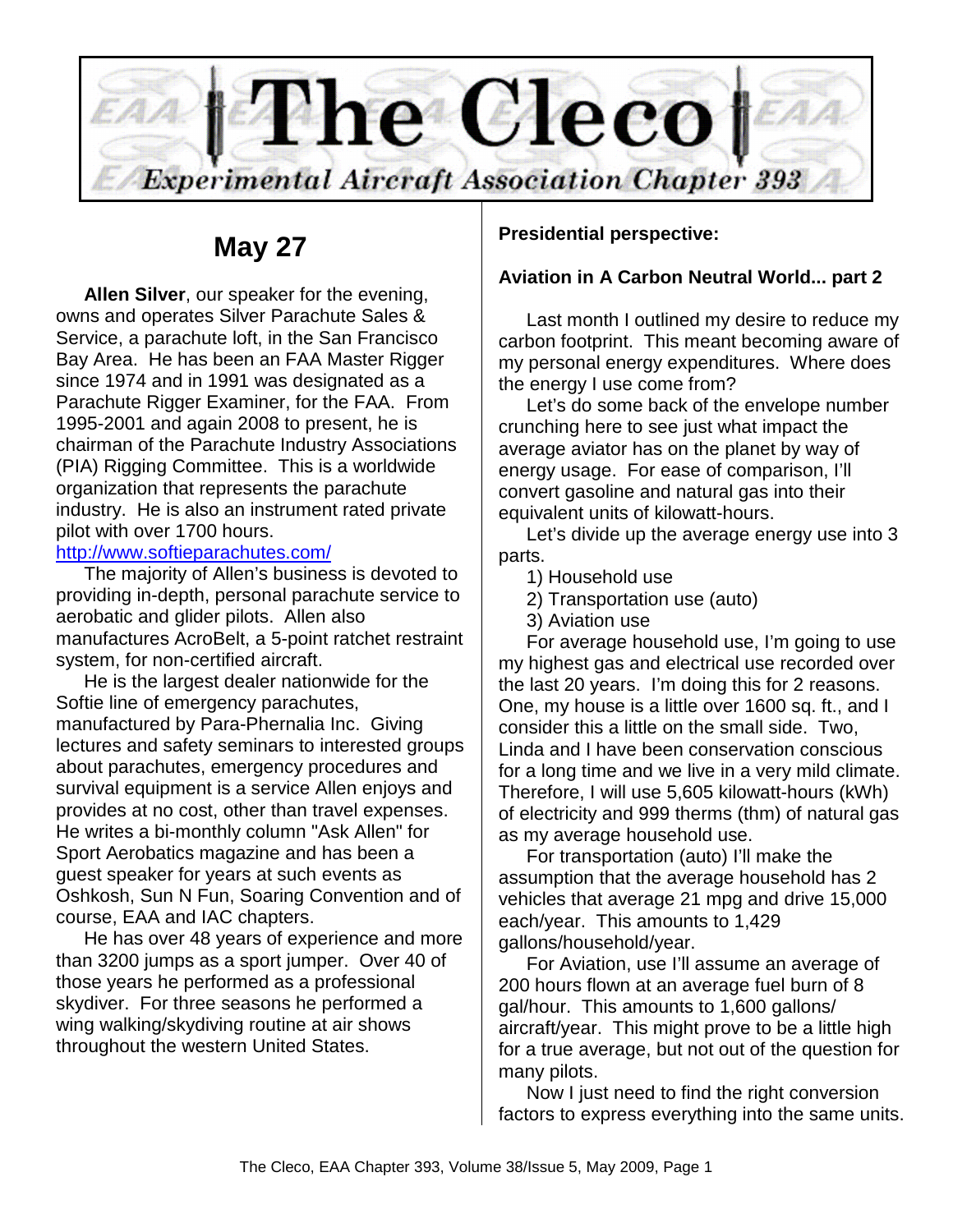The following conversion formulas were provided by Wikipedia.

1 therm of natural gas  $= 29.3$  kWh

- 1 gallon of gas  $(87 \text{ octane}) = 36.6 \text{ kWh}$
- 1 gallon of avgas  $(100LL) = 35.2$  kWh

Thus the average pilot's home uses:

 5,605 kWh of electricity 29,271 kWh of natural gas 52,301 kWh of gasoline 56,320 kWh of avgas

The 1st thing that jumps out at me is that the amount of energy used by the average family autos is way more than that used by the average house. Even given the modern 2,400 sq. ft house and typical suburban SUVs, I believe that the ratio of 1.5/1 auto/house energy ratio is still valid as a first order approximation.

The 2nd thing that jumps out at me is that the amount of energy used by the average pilot is 1.6/1 plane/house.

The 3rd thing that jumps out at me is that the cost of natural gas is an incredible bargain compared to electricity.

The following charts illustrate our energy use as a percentage and the cost of that use as a percentage.



The next thing to consider is the cost of this energy in dollars.

 5,605 kWh of electricity = \$788 999 therms of natural gas  $= $1,048$ 1,429 gallons of gasoline =  $$3,215$ 1,600 gallons of avgas =  $$5,968$ 



What these numbers tell me is that 96% of our direct energy use is fossil fuels, and if you consider that PG & E has approximately 51% of its electrical generation as non-fossil fuels (hydro/nuclear/wind/renewable), that means that 2% of our energy is carbon neutral. What is the good news? Any changes that we make will be a huge improvement over the status quo. Next month I will highlight some potential solutions. These solutions come in 3 flavors; now, soon and eventually. Stay tuned.

## **The Menu** by Rick Bourgeois

The tentative menu for the next meeting is as follows (for just \$7):

- o Roasted Chicken
- o Corn on the Cob
- o Bush Baked Beans
- o Potato Salad
- o Green Salad
- o Garlic Bread
- o Chocolate Chip Cookies
- o Drinks

Let Rick know your suggestions. Some we've already heard are: turkey, and corned beef.

Rick thinks a **pancake breakfast** would be fun. Do you? **Would you attend? Let Rick know!** 

**Fly-outs** by Tom Howard & Scott Achelis Fly-outs are usually scheduled on the Saturday following our regular monthly meeting. If the weather's not conducive for flying, the event is often postponed to the following Saturday. Watch for email from Tom TurnPrez@SBCglobal.net or Scott EAA.393.Flyouts@Gmail.com; and be sure to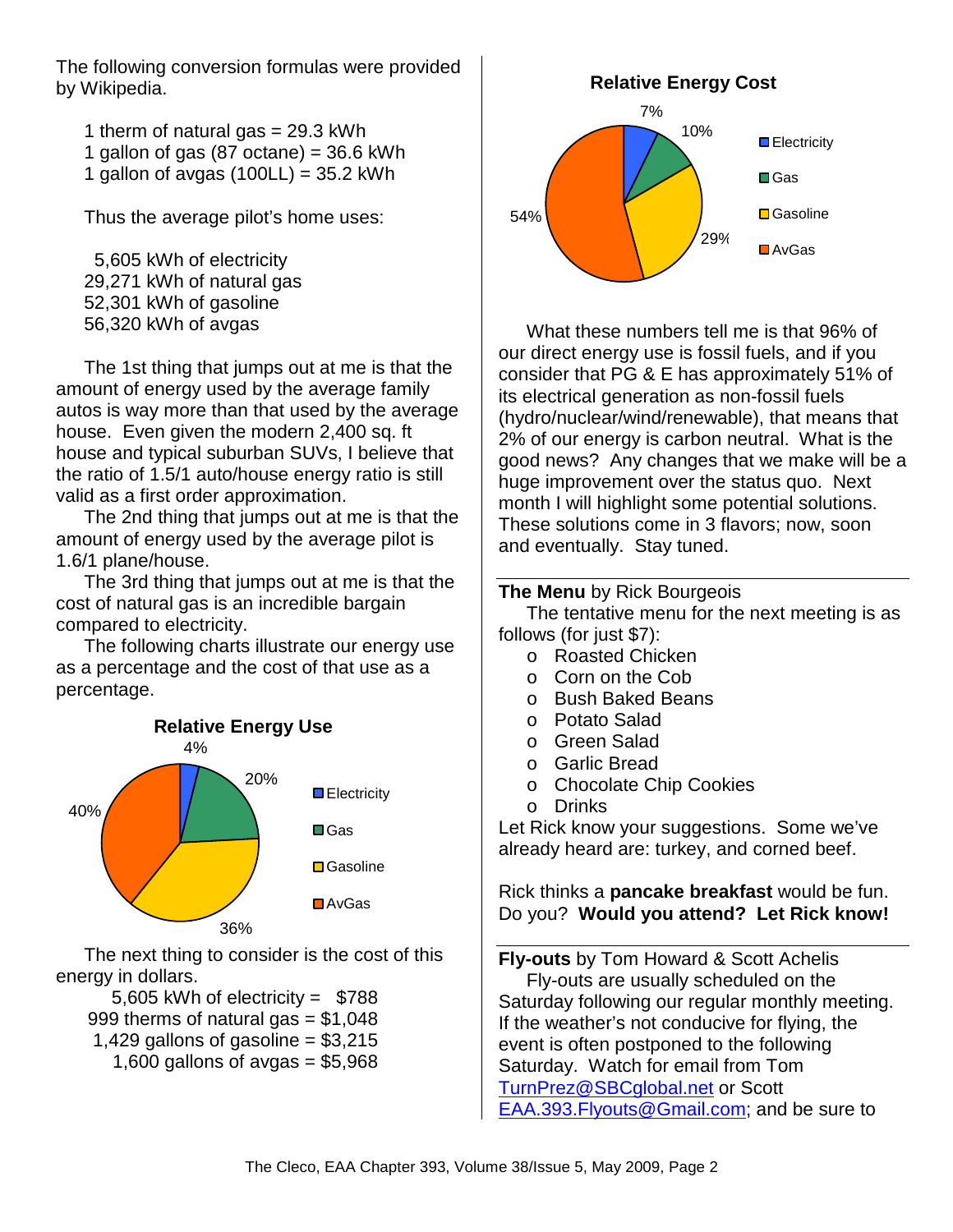give us your email if you haven't been receiving fly-out information.

**We are seeking ideas for new fly-out destinations.** 

[Editor's note: Informal fly-outs also occur on irregular Wednesdays. Email

HarvardHolmes@comcast.net to get on the list if you are interested. Often there is a spare seat for wingless aviators.]

## **EAA Chapter 393 did it again!** by Dick Sperling

Our first Young Eagles Rally for 2009 was another great success!

The great weather maker in the sky smiled upon us to make a clear warm day for the 25 Boy Scouts who attended. Our lead instructor, Tracy Peters (Eagle Scout), arrived at 6 AM. Three scout troop leaders also arrived early. As Tracy conducted the Boy Scouts of America (BSA) Aviation Merit Badge ground school for our guests, I greeted our newest volunteer Kathleen Cunningham. The new master manifest procedures were discussed with lead ramp Marshall, Bill Reining and ramp Marshall's Bob Belshe and Harvard Holmes. Additionally, our Master YE Certificate Software Engineer, Pete Mitchell, set up shop at the PSA location.

Our flight captains (pilots) from Chapter 393, Gerald Alves, Pat Peters, Richard Roberts and Bob Weiss, were all on hand and ready to fly after a thorough safety brief. Two new guys from neighboring EAA chapters, Michael Hedrick and George Mendonca (sporting a 1,400 YE patch!!) were also on hand to fly the scouts. After thirteen flight sorties, flown by the six pilots, we had accomplished our mission. We had given rides to our 25 guests and Tracy and I had signed off all Boy Scouts working on their coveted BSA Aviation Merit Badge. I call these guys "Sky Scouts" in my troop.

A BBQ chicken lunch was provided by BSA Troop 834 volunteers from San Ramon, compliments of Scoutmaster Marty Seilonen.

Thank you so much for working together and making this another successful Young Eagles Rally!

P.S. Our next Young Eagles Rally will be held in conjunction with the Buchanan Airfield Open House on 21 June 2009 (Father's Day). I will need maximum participation for that event, so please, mark your calendars. Thanks.

Dick Sperling EAA Chapter 393 Young Eagles Coordinator & BSA Aviation Merit Badge Counselor

## **EAA 393 Hosts Crosswind Seminar**

**Wednesday, June 17, 2009 7:00 pm** In our MDPA meeting room, 161 John Glenn

Brought to you by the West Valley Flying Club http://www.wvfc.org/

(Will be posted to FAAsafety.gov, 60 registrations available)

## **Adventures in Crosswind**

Lessons learned from teaching crosswind

Dan Dyer has been a flight instructor for four years, teaching mostly out of San Carlos Airport. At times, San Carlos feels like the crosswind landing capital of the world, since prevailing winds often arrive at 60 or more degrees to the active runway. In 2007, Dan purchased an Xwind 200 crosswind landing simulator - a fullmotion simulator specifically designed to teach the cross-controlled technique needed for safe takeoff and landing in a crosswind, and has become a local expert in crosswind landing operations.

Dan's presentation will include the lessons he's learned from teaching crosswind landings in the airplane and using the Xwind 200 simulator, including:

- basics of crosswind landing technique
- most common errors that pilots make in crosswind landings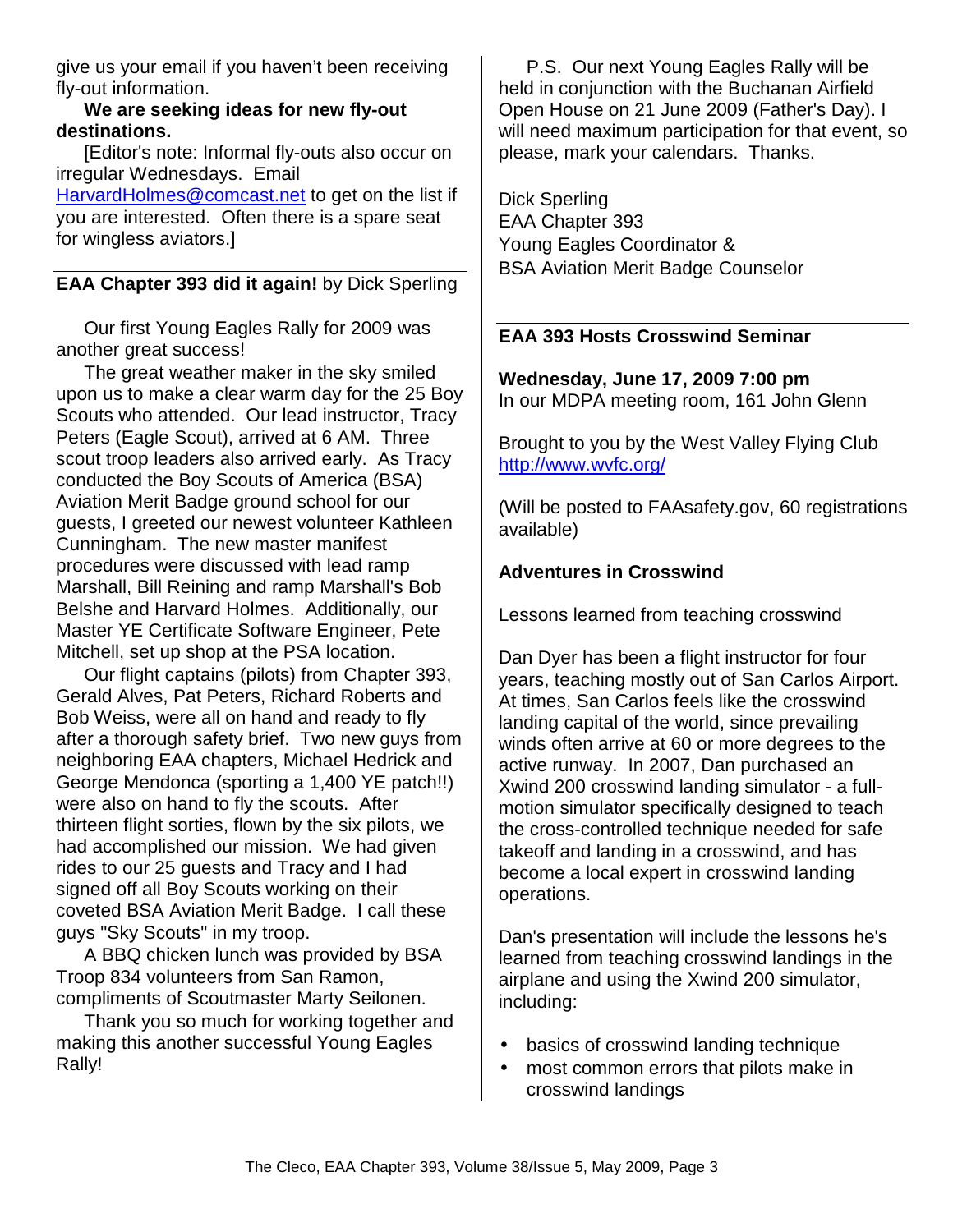- diagnostics your instructor can use to detect training issues
- why your feet are more important than your hands
- quick ways to improve your crosswind competency

Although the Xwind 200 simulator will not be present (it takes up warehouse space near San Carlos Airport), Dan will have photos of the simulator in use to demonstrate some of the presentation topics.

Christine Kelly, West Valley Operations (650) 856-2030 ext. 304

**EAA 393 Budget Projections** by Bill Reining





|                 | <b>Dec</b> | Jan     | Feb     | Mar     | Apr     | May     | Jun |
|-----------------|------------|---------|---------|---------|---------|---------|-----|
| <b>Income</b>   |            | \$810   | \$431   | \$420   | \$226   | \$0     | \$0 |
| <b>Expenses</b> |            | \$379   | \$805   | \$295   | \$123   | \$158   | \$0 |
| <b>Balance</b>  | \$3,323    | \$3,754 | \$3,380 | \$3,505 | \$3,608 | \$3,450 | \$0 |

For a more detailed look at EAA 393's budget, contact Bill Reining. He has a complete spreadsheet on our budget.

## **EAA – National Six-Month Free Trial Membership** by Bill Reining

In an effort to generate more interest in the EAA among prospective members, EAA headquarters has instituted a six-month trial membership program. Each prospect will receive all EAA member benefits during this time with no cost to them, or to the local chapter. This complimentary six-month period is intended to build a bond between prospective members and the local chapter, resulting in a higher member recruitment and retention rate. Let's all reach out beyond the usual crowd around the airport (church, other clubs, co-workers) to connect with people unaware of our chapter, or those who just need to be asked! When a prospective member is identified, let one of the board members know – all it takes to enroll them is a simple entry on the EAA web site.



**The Ninety-Nines International Organization of Women Pilots** San Joaquin Valley Chapter

**Festivities include: WWII** Era Airplanes **Special Display and Home Built Aircraft Souvenior & Food Vendors Raffle for Great Prizes Kids Activities Airplane Rides With EAA Young Eagles Special Surprise Events & Guests Day Long Music** 

Booth space for organizations and vendors is available Call today to reserve best locations Contact the 99s: 510.417.5121 or airportlady@sbcglobal.net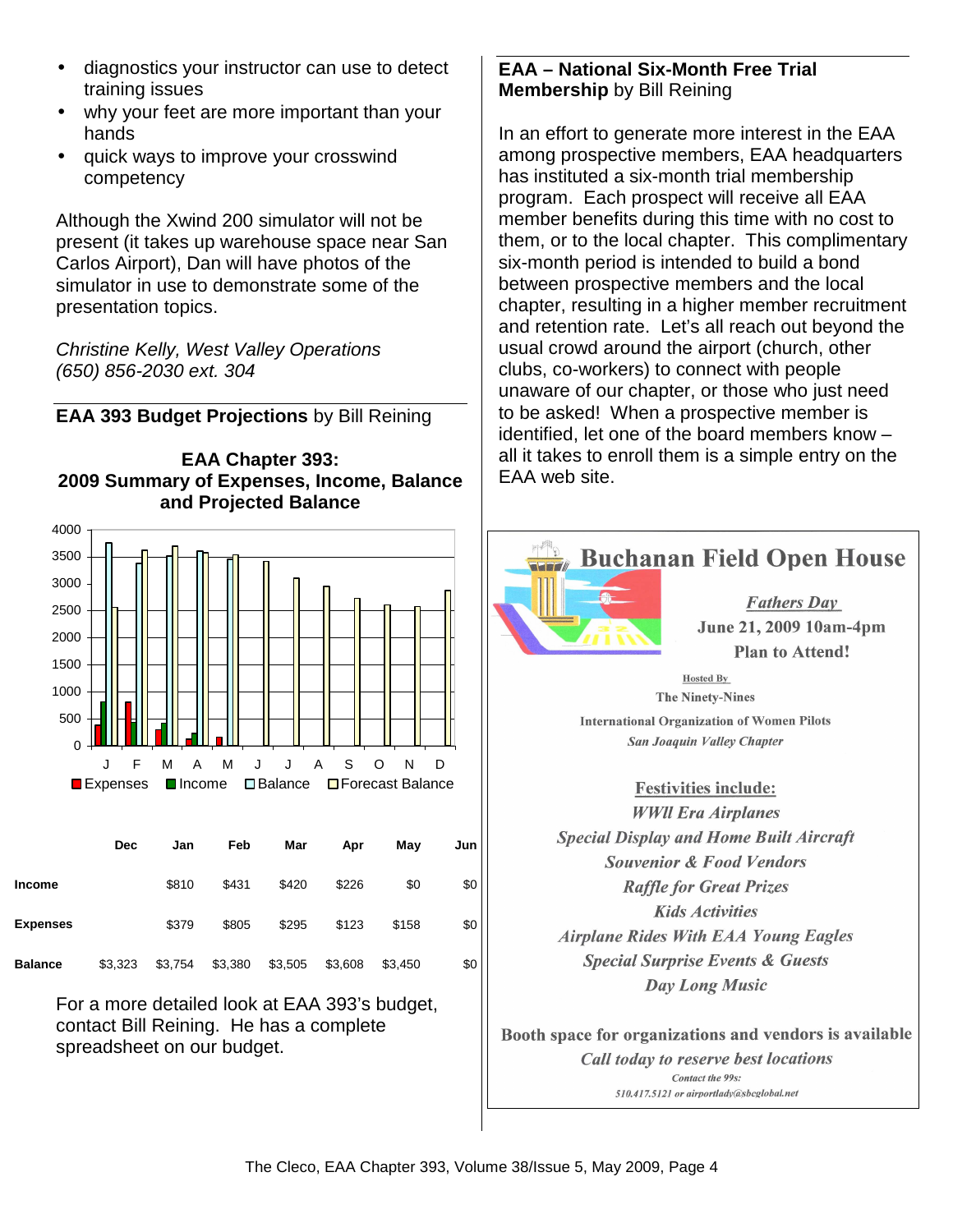## **Watsonville Fly-in and Air Show**

This event is held at the Watsonville airport on Memorial Day Weekend, Friday through Sunday, **May 22 – 24, 2009**. http://www.watsonvilleflyin.org/

## **Golden West Fly-in**



Golden West Fly-in is coming June 12-14, 2009! http://www.goldenwestflyin.org/

## **Buchanan Field Open House Information**

See page 3 of the Contra Costa County Airports newsletter http://cacontracostacounty.civicplus.com/static/depart/air port/2009Newsletter/Winter%2008-09.pdf

#### **EAA 393 General Meeting Report**  April 22, 2009

## **Meeting**

President Ken McKenzie opened the meeting with a welcome for members and guests. Mark Simmons was a guest this evening.

Our Treasurer, Louis Goodell, reported \$1,412.56 in our checking account, and \$2,651.36 in our money market account.

Our Young Eagles counselor, Dick Sperling, reported that the event for April 15, 2009 was cancelled due to lack of pilots. [An event on May 9 was held instead, see the report above.]

Our next event is June 21, 2009 at the airport Open House. We will fly from the old terminal building at 181 John Glenn Ave. Aircraft for static display are also needed.

The Collings Foundation will display and fly Warbirds at the airport on June 6 & 7, 2009. Our participation is unknown.

We are looking for a young aviator to sponsor for the EAA Air Academy. Report candidates to Dick Sperling.

## **Presentation:**

Bill Reining introduced **Charles Deavers**, the new Air Traffic Manager at CCR.

Charles started working for the FAA 35 years ago in Meridian, Mississippi.

As head of ATC, he is focused on quality assurance and customer service. He is available to get help and resources applied to problems that his "customer base" might have.

He noted that the FAA is working to streamline their organization and operations, using business models as their guidance. They report to the Golden Gate District, which, in turn, reports to the Western Service Center in Renton, WA. FAA is emphasizing safety risk management, with new procedures in place by March 2010. The perspective is to determine if risk is being managed adequately in the National Airspace System (NAS). [Charles had a handout of DVDs on Runway Safety from the FAA.]

**John Crabtree** works in the CCR Tower. He was an ATC in the Marine Corps, then Charlotte, NC, then Bay Approach, and now in CCR. He noted that in the last 3 to 4 years the number of incursions is down at CCR. He feels that new signage has helped. He notes that local pilots were having a lot of trouble.

Questions from the audience:

Q: Is the tower reachable by phone?

A: The manager is at 925 685-5743, and the tower is at 925 685-5744.

Q: Do incursions include only aircraft, or cars and others?

A: All kinds of incursions are counted.

Q: Now-a-days the tower wants extensive read backs…

A: We have extra verbiage due to accidents – "hold short" always must be read back.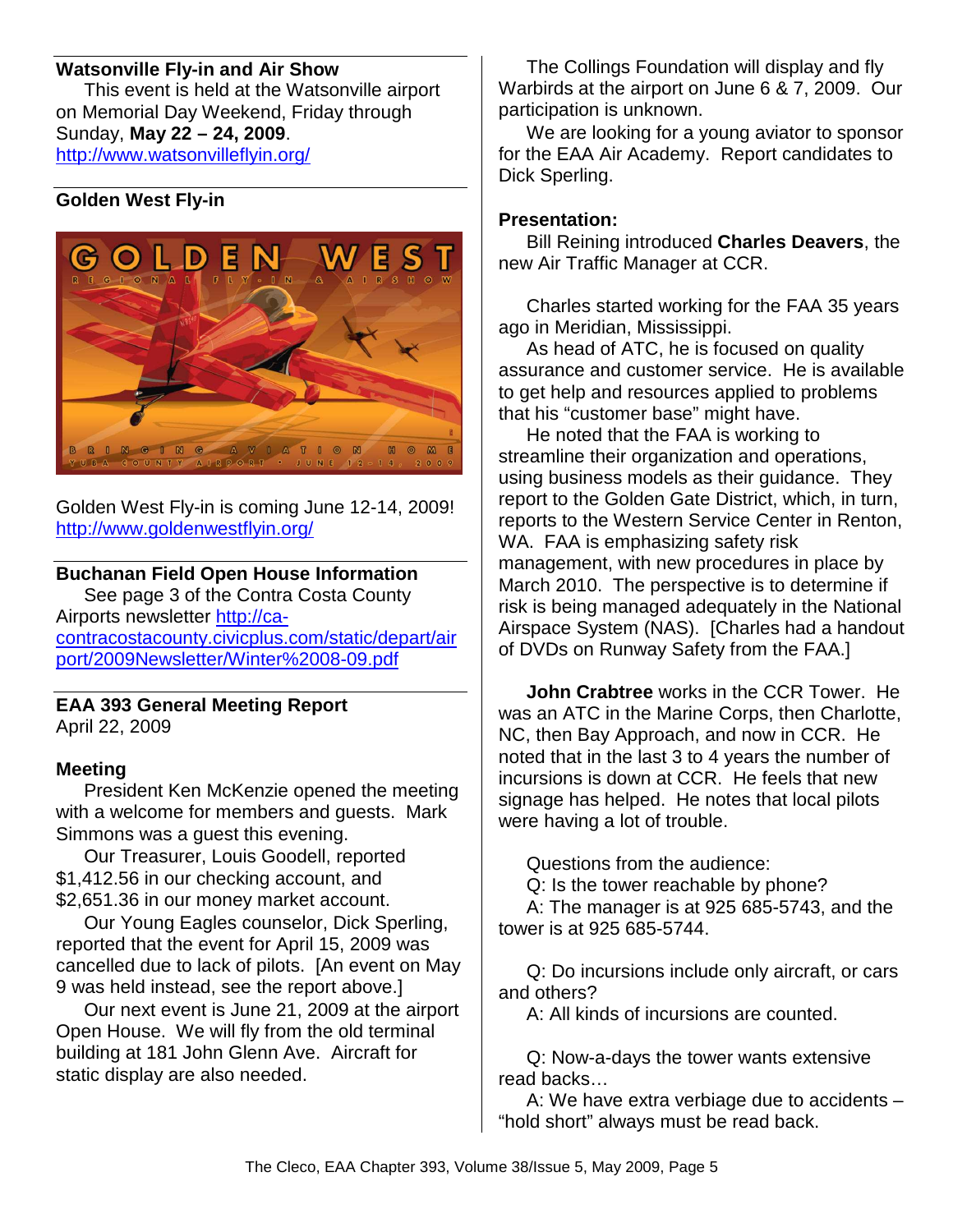Q: Where are we visible [to radar]?

A: CCR uses the Mill Valley site. There is good visibility above 1,000' on downwind, and usually by 800' on takeoff. The visibility on the approach to R19 is usually pretty good.

Q: What is our [status] with the FAA?

A: CCR is an ATC 6 facility. The FAA has ATC 6, 5, and 4 facilities, but all ATC 4 facilities are contract towers. The complexity and amount of traffic determine the level of the ATC. If they were downgraded, they would make less money (after a while). There are 14 people in the Tower, including 5 veterans and 3 staff in training.

## **Presentation:**

Bill Reining introduced **Keith Freitas**, Director of Airports, and **Beth Lee**, Assistant Director of Airports.

Keith studied aviation management at San Jose State and eventually worked at San Jose airport, before coming to Concord. He has now been the Director of Airports at Contra Costa County (Buchanan Field and Byron Airport) for 6 to 7 years.

His priorities include Master Plans and Airport Development, as well as outreach to the community and airport tenants. The Buchanan Field Open House is coming up on June 21. There is also a Tenant Recognition BBQ on May 20, 2009.

He feels that development on the west side of Buchanan Field is beneficial to the airport. It is unfortunate that MDPA has to be moved and that there was delay due to a change in developers. Most of the revenue (60%) supporting the airport is from non-aviation sources, such as the golf course, Sam's Club and the Crown Plaza Hotel.

The business plan for the airport is to continue to support small operations, piston aircraft, small jets, and some commercial operations – if it happens.

Dealing with the surrounding community is a continuing effort. Eleven years ago, the airport got 400-500 noise complaints per year and the

crash at Sun Valley Mall was (somewhat) fresh in people's minds. The "close the airport" movement got people to appreciate the airport more. Last year there were only 130 noise complaints. We have been lucky to not get any local housing developments.

Q: What are the noise corridors?

A: There is a new "inset" available for pilots, which shows preferred routes and other information. Basically, noise is an issue everywhere except to the northwest. Arrivals on 19R and departures on 32R are the best from a community noise point of view.

Q: Any plans for the land in front of the airport office?

A: Beth Lee has been working on a master plan for this space.

Q: What is the status of development where MDPA was? Economy problems? Timeline?

A: There was a change of company and now Silver Pacific is working on plans for development. It will include office and aviation use. We are also hoping for a pilot and aviation lounge. Plans are proceeding despite the economy. Once the environmental issues are settled, then construction should take 18 to 24 months.

Q: The airport maintains a 139 (air carrier) status. What is the overhead cost associated with this and what is the long-term payoff? Does this affect job status?

A: The 139 status comes with a set of standards for commercial aviation. It costs \$61,000 per year to maintain this status. This attracts corporate aviation and makes it easier to sell the airport to these folks. This status gives the airport access to additional federal funds, including a grant for \$1.9 M for security upgrades. Job classifications at the airport have been unchanged for a long time. The airport staff shares duties between operations and other activities.

Q: What security changes are likely at CCR? A: Keith has heard nothing yet, but he expects more stringent rules in the future. They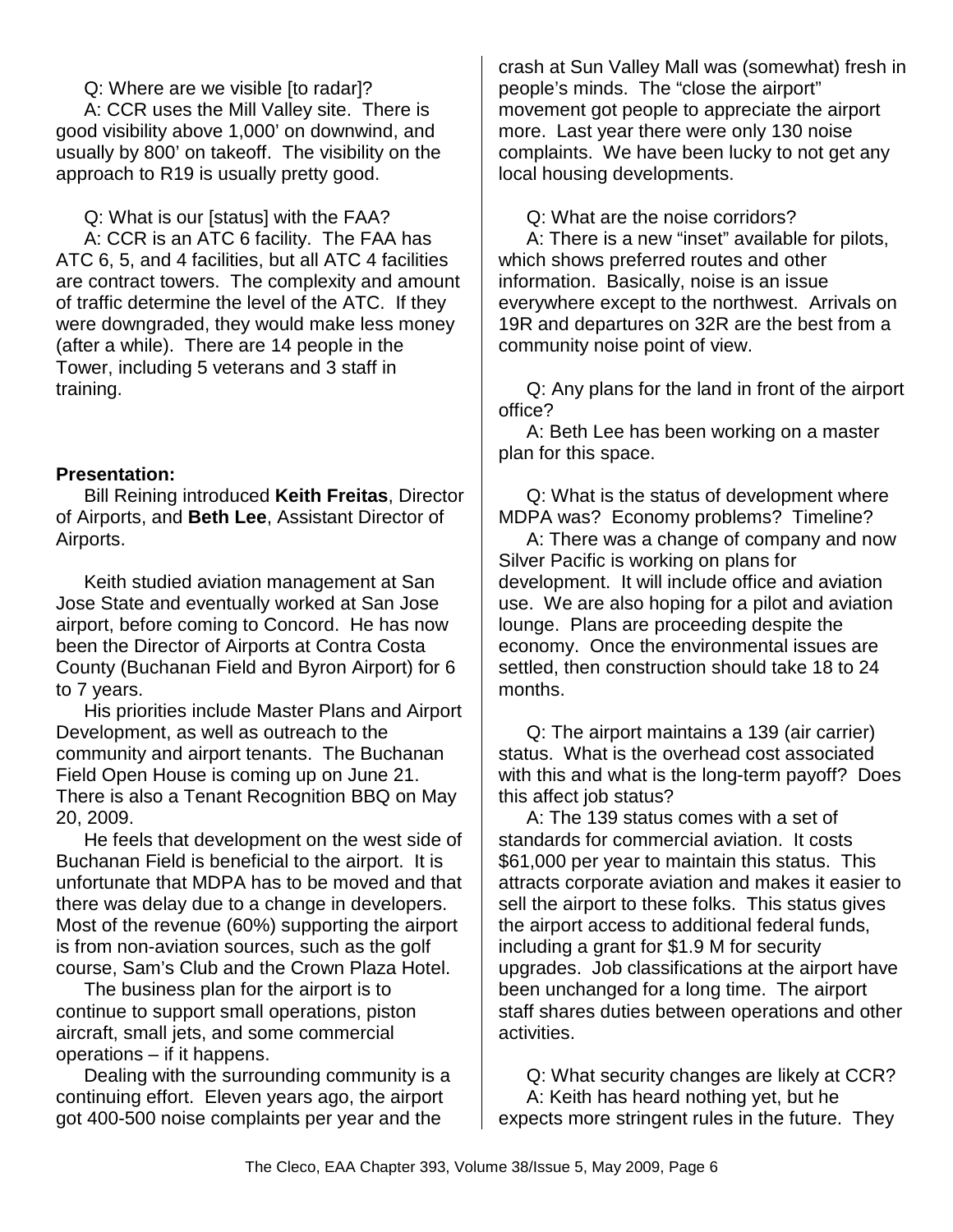are moving to proximity card sensors instead of the steel pieces currently used. This would improve operational aspects as well as allow the activation and deactivation of individual badges.

Q: The Chapter would like to have some meetings at hangars where the members can observe the techniques used in individual projects. Can you help with airport access for those members who don't base aircraft here?

A: The airport can issue gate passes to members with a legitimate connection to the airport. We will work with you – we can start with a list of members.

Q: Will the new security arrangements include video monitors?

A: Not at the present time. We do have staff driving around monitoring the premises.

Q: Who do we call if we see something strange?

A: First call 911, then call operations at 925 646-5722.

Q: What improvements are planned for small piston powered aircraft?

A: Two big projects are moving along: the Silver Pacific hangars, and another 40 hangars where REACH is now. Also, Sterling Aviation has plans in this area.

Q: We don't need the big hangars – why don't we see more small hangars being developed?

A: The developers want to build the bigger stuff. They say that box hangars give them more flexibility.

Q: For the big hangars, how long is the ground lease?

A: The long-term leases go for 40 years. A new company will spend \$15 to \$20 M for development, and then will amortize it over 40 years. Then the ownership of the hangars reverts to the airport. An exception is the current Port-A-Ports where the lease extension is 20 years and the hangars don't revert back to the airport.

A: The airport is working on pilot controlled lighting, and new LP and LPV approaches.

Q: What about aircraft that can be trailered? How do they get to the runway?

A: They can go to an FBO. Or, they can rent a tie-down space to store the trailer for \$60 on the pavement, or \$39 on the unpaved area.

Q: What changed [a few years ago] at the east ramp hangars?

A: The previous owner had a one-page document. County Counsel turned it into a 15 page document. There were lots of problems that needed to be cleaned up. The fire marshal and the building inspectors got involved. There were sub-leases running up to 5 deep, with a \$350/mo hangar being inflated to \$700 to \$800/mo. There were illegal improvements. For home-builders, the fire marshal seems to be living with the construction activities as long as they don't involve fluids or open sparks.

Q: Any plans for automobile fuel? A: None that they know of. It is an FBO issue/choice.

Q: What are the flow charges on fuel? A: The FBOs pay \$.08 to \$.09 per gallon to the county. Some large corporate operations have their own fuel operations.

Q: How would we fuel an auto gas plane? A: There is a self-fueling area on the East Ramp near the wash rack.

We should expect hangar inspections more frequently in the future. So far, only the airport staff is doing them. The Fire Marshal is supposed to do inspections annually. The airport's goal is accomplish inspections annually.

For more questions, contact Keith at KFrei@airport.cccounty.us

Q: Anything new for the pilots?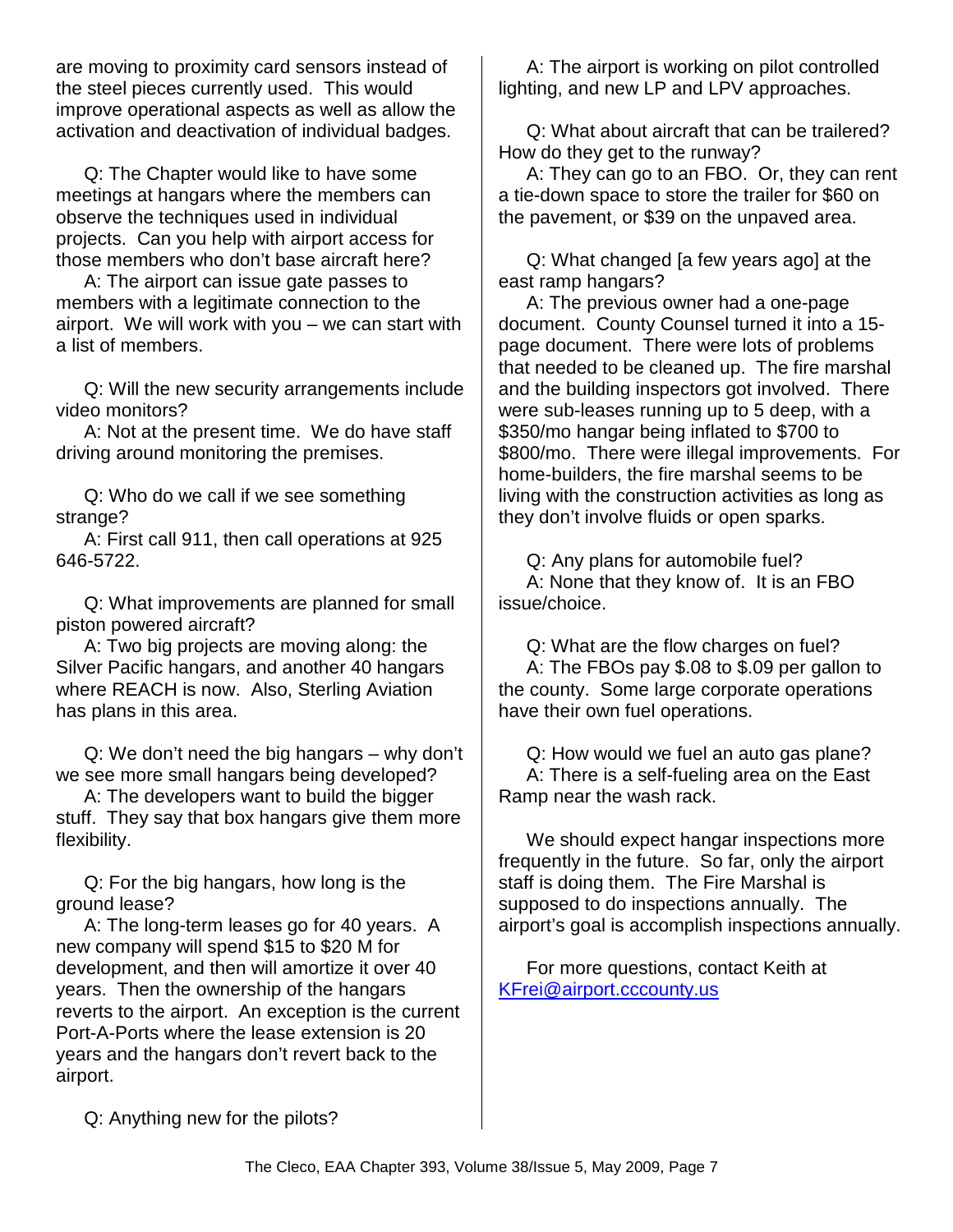## **Concord Airport Vehicle Gate Keys**

Keith Freitas, the Airport Manager, has approved gate keys for members of our chapter, to allow us access to various member's hangars. You don't have to have an airplane on the field, nor do you have to have a hangar. If you are a paid up member in good standing, your name will appear on a special roster, which we will provide to the airport office. All you need to do to obtain a gate key is:

- 1. Go to the airport office at 550 Sally Ride drive on the west side of the airport.
- 2. Tell the secretary that you are with EAA Chapter 393 and want to get a vehicle gate key.
- 3. You will be asked to show your driver's license for identity verification. They will make sure your name appears on the chapter roster.
- 4. Complete their form by supplying name, address, and telephone information. You will not need to identify a specific airplane or hangar, since you are a member of EAA Chapter 393.
- 5. Pay \$30 as a deposit on the key, refundable when you return the key.

The key looks like a large dog tag. It has a magnetic device inside. You will be warned not to keep it near your credit cards or other magnetically sensitive things. The key will open vehicle gates to gain access to hangars on both the east and west side of the airport.

## **EAA 393 Board Meeting Notes**

May 5, 2009

Attending: Ken McKenzie, Bill Reining, Pete Mitchell, Louis Goodell, Harvard Holmes, Dick Sperling, Rick Bourgeois

1. Louis Goodell, Treasurer reported \$1,366.00 in checking, and \$2,651.47 in our money market accounts.

2. Bill Reining reported that Allan Silver is our next speaker. He was recommended by Dick Sperling; he does parachutes and is an entertaining and informative speaker. For June 24, our speaker is Alan Jesmer of Precision Airmotive, speaking on Fuel Injection Systems.

In July, our meeting will be a picnic with no speaker, and in August, we will have an AirVenture summary by attending members.

3. Pete Mitchell has provided the airport with our roster, so that members who need them can apply for gate keys to attend programs which occur at a member's hangar. Bill Reining used this approach to get a gate key for himself.

4. Dick Sperling reviewed Young Eagle events and related activities. We have credits from Young Eagle flights to apply to Young Eagles who want to attend the EAA Air Academy in Oshkosh. Please see Dick if you know of a young person who would be interested in attending.

On June 5-8, the Collings Foundation is scheduled to stop at Buchanan Field to give rides in their Warbirds (B-17, B-24, P-51). They want our help in controlling the crowd. This might be an opportunity to sell hot dogs as an EAA 393 fundraiser.

5. Louis Goodell responded to an earlier question that the Chapter was founded on May 1, 1971. **He has the plaque**!

6. Bill Reining has now assembled a membership package for guests and visitors. It includes information about our Chapter, about EAA National, and has an example Sport Pilot for them to read.

7. **Leadership Academies** are coming up at Oshkosh. Guy Jones and Bill Reining greatly enjoyed their sessions. See one of them if you are a leader!

8. Ken McKenzie and Harvard Holmes will put up shelves in our closet space. Ken will also work on a sign for the end of the building to advertise the chapter (and MDPA).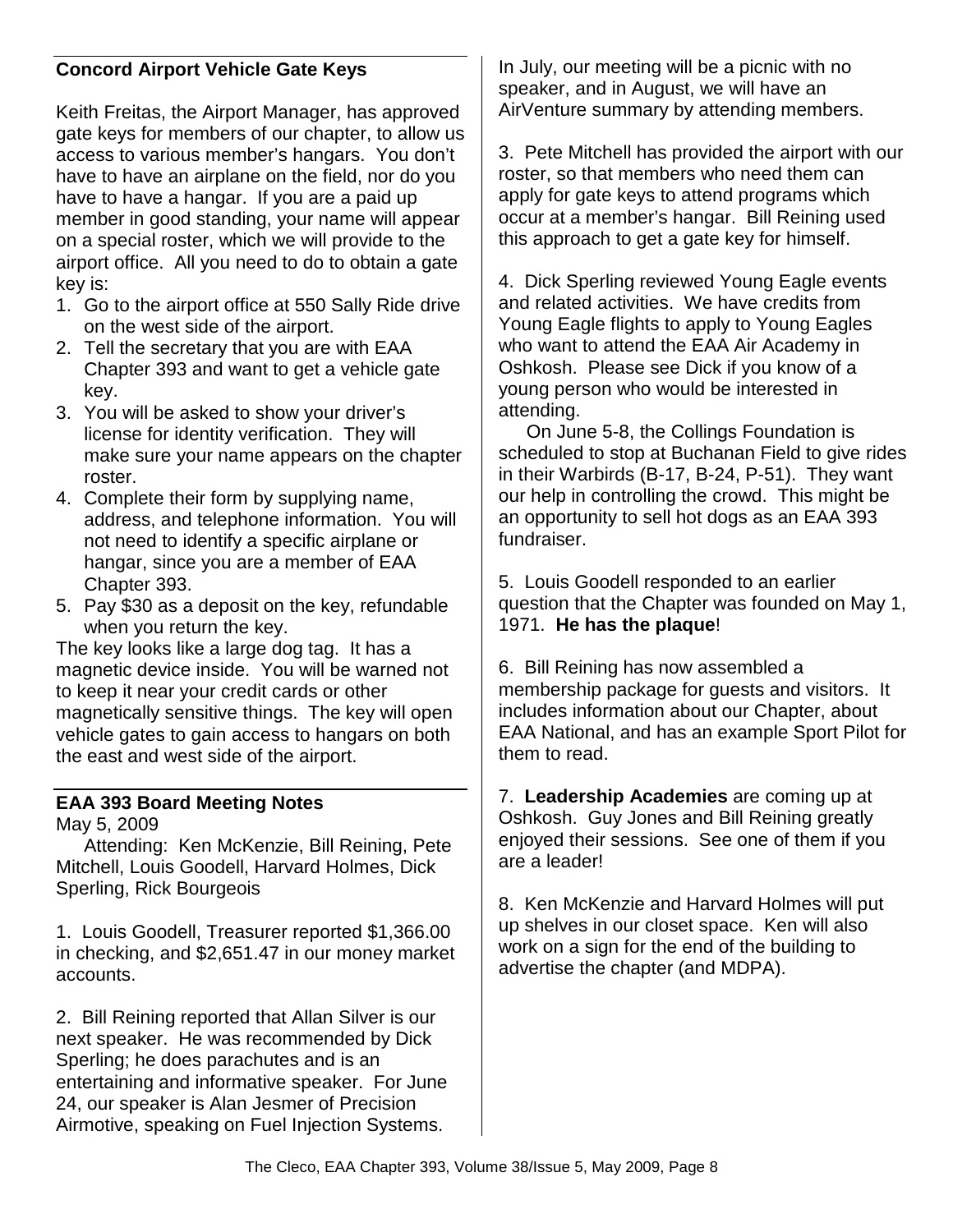## **Informal Fly-out to Auburn** April 22, 2009



Phil Jenkins gets his Glasair II RG ready. He gave Harvard a ride.



Ron Robinson arrives in his Glasair I RG at Auburn with Tom Howard.



The Gang after a satisfying lunch.

#### **1966 Mooney M20E for Sale**

http://home.comcast.net/~harvardholmes/N2669W\_Ad.pdf Special price for EAA 393 members! The price is going down and it will be sold soon! Speak up if you are interested. Harvard Holmes 510 526-5347

## **Thanks to our Donors and Sponsors**



**2693 Clayton Road, Concord Ca.94519** 

## **925 689 7220 or 676 5800**

www.alpinepastry.com

**The Experimental Aircraft Association Chapter 393 of Concord, CA**  P.O. Box 6524, Concord, CA 94524-1524 http://www.eaa393.org/ Email: nle@eaa393.org

Officers/Appointees for 2008-2009 Ken McKenzie

pres@eaa393.org 925 283 3119 Vice President: Bill Reining veep@eaa393.org 510 479 7260 Secretary **Pete Mitchell** secty@eaa393.org 925 685 3700 Treasurer Louis Goodell  $t$ reas@eaa $393.$ org 925 682 4198 Newsletter Ed. Harvard Holmes nle@eaa393.org 510 526 5347 Tech. Counselor Rick Lambert tc@eaa393.org 925 323 0041 Young Eagles Dick Sperling yec@eaa393.org 925 356 5656 Dinner Coordinator Rick Bourgeois RicFlyer@Comcast.net 925 432 9076 Fly-out Coordinator Scott Achelis eaa.393.flyouts@gmail.com 925 935 7920 Fly-out Coordinator Tom Howard TurnPrez@SBCglobal.net 925 933 6015 Government Affairs Rich Cunningham Ex-Vice President Scot Stambaugh ex-vp@eaa393.org 925 962 0255 Photographer Tom Howard photog@eaa393.org 925 933 6015 Photographer Charles Hester photog2@eaa393.org 925 228 2309 Webmaster Harvard Holmes webmaster@eaa393.org 510 526 5347